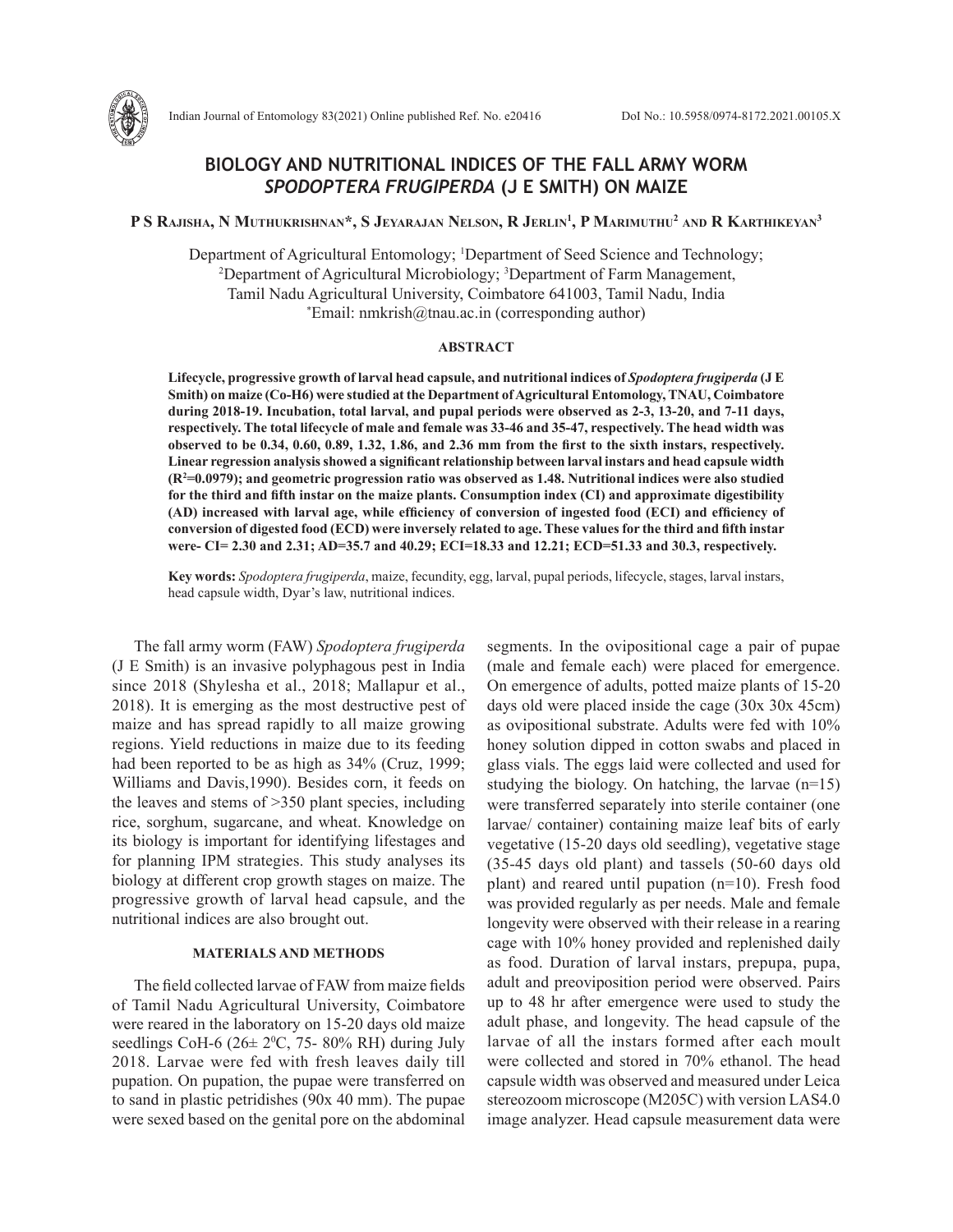analyzed as per McClellan and Logan (1994), in which analysis of plot of mean instar sizes against a presumed instar number. Summary statistics and linear regression was calculated using Microsoft Excel 2007.

Prestarved and pre-weighed third and fifth instar (n=20) were transferred to containers with 10g leaves of 15-20 day old maize  $\omega$  one larva/ container. The larvae were reared to the subsequent instar. Fresh food was provided regularly. Observations made daily included bodyweight of larva and weight of excreta after 24 hr/ larva using electronic balance (Model No. PGB 630). The following nutritional indices were calculated as per Waldbauer (1968) and Scriber and Slansky (1981).

- 1. Consumption index (CI):  $CI = \frac{F}{TA}$
- 2. Approximate digestibility (AD): imate digestibility (AD):  $AD = \frac{F-E}{F} \times 100$  ranged  $\frac{F-E}{F} \times 100$
- 3. Efficiency of conversion of ingested food in to  $\frac{\text{female survive}}{\text{days compare}}}$ body matter (ECI):  $_{ECI} = \frac{G}{F} \times 100$  days compared to body matter (ECI):  $_{ECI} = \frac{G}{F} \times 100$ 2. Approximate digestibility (AD): AD =  $3.$
- $\overrightarrow{AB}$  Efficiency of conversion of digested food into  $\frac{6}{F-E} \times 100$

Where,  $F =$  Fresh weight of food eaten (g),  $T =$ Duration of the feeding period (days),  $A = Mean$  fresh weight of larvae during feeding period  $(g)$ ,  $G =$  Fresh weight gain of larvae during feeding period (g),  $E =$ Weight of excreta (g). The biology data were subjected to variance analysis and means compared by Tukey test through SPSS software. Data referring to the growth rate (cephalic capsule width) were analyzed through linear regression (p=0.05).

## **RESULTS AND DISCUSSION**

**Biology:** The results are presented in Table 1. The eggs were laid in egg masses and the number of eggs/ mass was about 150-200. Eggs were laid one over the other in two to four layers on the surface of the leaves preferably on the dorsal side; these were pale white to creamish covered with greyish white scales; turned brown to black just before hatching; egg period ranged from 2-3 days. Larvae were pale green to dark brown with longitudinal stripes; third instar were characterized by an inverted Y-shape yellow coloured epiricanial suture on the head and it became prominent in the late instar; there were six distinct instars over a period of 14- 19 days. Characteristically the *S. frugiperda* larva can be identified by the arrangement of dorsal setae in a typical square shaped arrangement on the VIII abdominal segment. Comparing the duration of each larval instar between maize growth stages; viz; early vegetative stage (15 days), vegetative stage (35-45 days), flowering stage

(50-60 days), no significant difference was observed in late instars. But in early instars significant difference in duration was found. The early larval instars were shorter on early vegetative stage compared with the late ones. Similarly, Pannuti et al*.* (2015) reported that maize leaves developed during reproductive phase are not suitable for early instar development, but silk, tassel and kernel tissues in the reproductive phase had a positive effect on survival and development. The pupae were orange brown, changed to dark reddish brown with time; pupal period was about 8-11 days  $(9.56 \pm 1.12)$ . Kalyan et al. (2020) reported the pupal period as 8.96 days. Male adults closely resemble *S. litura*. Female moth had brown forewing with less distinct triangular markings. Hind wings were straw coloured with a dark brown margin. The total lifecycle of male and female ranged from 33-46 and 35-47 days, respectively. The female survived for 10.10 days with a range of 9-12 days compared to male  $(8.1 \text{ days})$  with a range of  $7-10$ days. No significant difference in duration of adult male and female life cycle was observed. Similarly, Deole and Paul (2018) reported that adults longevity was within 5-7days and the total lifecycle was completed in 28-35 days.

**Morphometrics:** Table 1 provides the larval head capsule width, and larvae when reared on maize variety Co H-6 passed through six instars; head width was 0.34, 0.60, 0.89, 1.32, 1.86 and 2.36 mm for first to sixth instars, respectively; thus, the head width fell into six well defined instars. Linear regression analysis showed significant relationship between larval instars and head capsule width  $(Y= 0.408x-0.202, R^2=0.0979)$ . Dyar (1890) stated that the width of head capsule of lepidopterous larvae was more or less constant for given instar of a given species; also the successive larval instars of a given species showed more or less regular geometrical progression in the growth of head capsule. Dyar's ratio for laboratory populations of *S. frugiperda* were 1.76, 1.48, 1.48, 140, 1.26 for the first to last instars, respectively. The present study indicated that *S. frugiperda* had six larval instars and showed that the head capsule width (exuvia) is useful in separating the instars. These results on the head capsule width agree with those observed by Bailey and Chada (1968) for *S.frugiperda* fed with sorghum grain. Also, these corroborate with those found by Machado et al. (1985) working with *S.frugiperda* fed with kale.

Santos et al. (2002) studied the cephalic capsule width of *S. frugiperda* in different corn genotypes and recorded values similar to those of this study with linear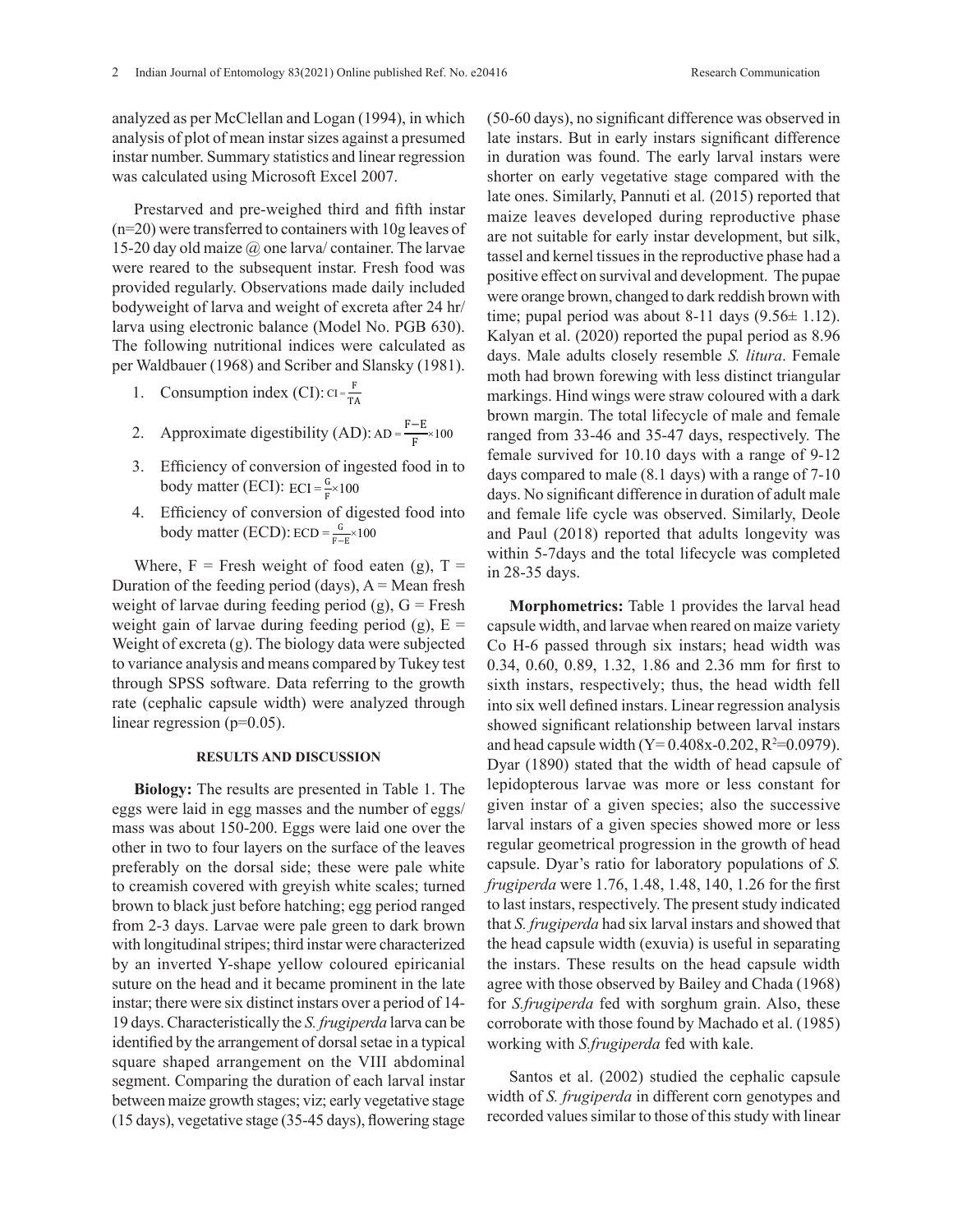|                                                                                                         |                 |                                                  |                          | ć                                           |          |                                            | r q<br>J      |                                   |                                           |      |                        |       |      |
|---------------------------------------------------------------------------------------------------------|-----------------|--------------------------------------------------|--------------------------|---------------------------------------------|----------|--------------------------------------------|---------------|-----------------------------------|-------------------------------------------|------|------------------------|-------|------|
|                                                                                                         |                 | Biology when fed with maize l                    |                          | eaves obtained from different phases of     |          |                                            |               |                                   |                                           |      |                        |       |      |
|                                                                                                         |                 |                                                  |                          | growth                                      |          |                                            |               | Geometric growth ratio using head |                                           |      | Nutritional indices on |       |      |
| Stage of insect                                                                                         |                 | Early vegetative stage<br>(15 days old seedling) |                          | Vegetative stage (35-<br>45 days old plant) |          | Flowering stage (50-<br>60 days old plant) |               | capsule width as a parameter      |                                           |      | maize                  |       |      |
|                                                                                                         | Range<br>(days) | $Mean \pm SD$                                    | Range                    | $Mean \pm SD$                               | Range    | $Mean \pm SD$                              | Range<br>(mm) | $Mean \pm SD$                     | progression/<br>Dyar's ratio<br>Geometric | J    | $\overline{A}$         | ECI   | ECD  |
| Incubation<br>period                                                                                    | $2 - 3$         | $2.45 \pm 0.46$                                  | $2 - 3$                  | $2.40 \pm 0.40$                             | $2 - 3$  | $2.34 \pm 0.45$                            |               |                                   |                                           |      |                        |       |      |
| Larva 1 <sup>st</sup> Instar                                                                            | $2 - 3.5$       | $2.42 \pm 0.49^{\circ}$                          | $2 - 3$                  | $2.63 \pm 0.48$ <sup>ab</sup>               | $2 - 3$  | $2.91 \pm 0.50^b$                          | $0.32 - 0.37$ | $0.34 \pm 0.01$                   | 1.76                                      |      |                        |       |      |
| $2nd$ Instar                                                                                            | $2 - 3$         | $2.34 \pm 0.40^{\circ}$                          | $2 - 3.5$                | $2.40 \pm 0.52$ <sup>ab</sup>               | $2 - 4$  | $2.54 \pm 0.73$ <sup>a</sup>               | $0.52 - 0.67$ | $0.60 \pm 0.05$                   | 1.48                                      |      |                        |       |      |
| 3 <sup>rd</sup> Instar                                                                                  | $1 - 2.5$       | $1.74 \pm 0.38$ <sup>ab</sup>                    | $\overline{C}$           | $1.60 \pm 0.47^b$                           | $1 - 2$  | $1.90 \pm 0.35$ <sup>a</sup>               | $0.82 - 0.96$ | $0.89 \pm 0.04$                   | 1.48                                      | 2.30 | 35.70 18.33            |       | 51.3 |
| $4th$ Instar                                                                                            | $2 - 3$         | $2.36 \pm 0.48$                                  | $\mathcal{L}$            | $2.06 \pm 0.69$                             | $2 - 3$  | $2.42 \pm 0.47$                            | $1.29 - 1.38$ | $1.32 \pm 0.03$                   | $\frac{40}{1}$                            |      |                        |       |      |
| $5th$ Instar                                                                                            | $3 - 4$         | $3.56 \pm 0.48$                                  | $3 - 5$                  | $3.72 \pm 0.75$                             | $3 - 5$  | $3.88 \pm 0.72$                            | 1.81-1.93     | $1.86 \pm 0.04$                   | 1.26                                      | 2.31 | 40.29                  | 12.21 | 30.0 |
| $6th$ Instar                                                                                            | $4 - 5$         | $4.42 \pm 0.49$ <sup>ab</sup>                    | $4 - 6$                  | $4.76 \pm 0.72$ <sup>a</sup>                | $3 - 6$  | $4.08 \pm 0.90^{\circ}$                    | $2.10 - 2.60$ | $2.36 \pm 0.16$                   |                                           |      |                        |       |      |
| Pupa                                                                                                    | $8-11$          | $9.0 \pm 1.15$                                   | $\overline{\phantom{0}}$ | $9.56 \pm 1.12$                             | $8 - 12$ | $9.20 \pm 1.04$                            |               | Mean                              | 1.48                                      |      |                        |       |      |
|                                                                                                         |                 |                                                  |                          |                                             |          |                                            |               | progression<br>geometric          |                                           |      |                        |       |      |
| Adult male                                                                                              | 7-9             | $7.8 \pm 0.81$                                   | 7-9                      | $7.7 \pm 0.77$                              | $8 - 10$ | $8.80 \pm 0.81$                            |               |                                   |                                           |      |                        |       |      |
| Adult female                                                                                            | $9 - 12$        | $10.52 \pm 1.08$                                 | $9 - 12$                 | $9.92 \pm 1.11$                             | $9 - 11$ | $9.88 \pm 0.83$                            |               |                                   |                                           |      |                        |       |      |
| Mean followed by the same letter in the line do not differ statistically by the Tukey test ( $p=0.05$ ) |                 |                                                  |                          |                                             |          |                                            |               |                                   |                                           |      |                        |       |      |

Table 1. Biology and nutritional indices of S frugiperda on maize Table 1. Biology and nutritional indices of *S frugiperda* on maize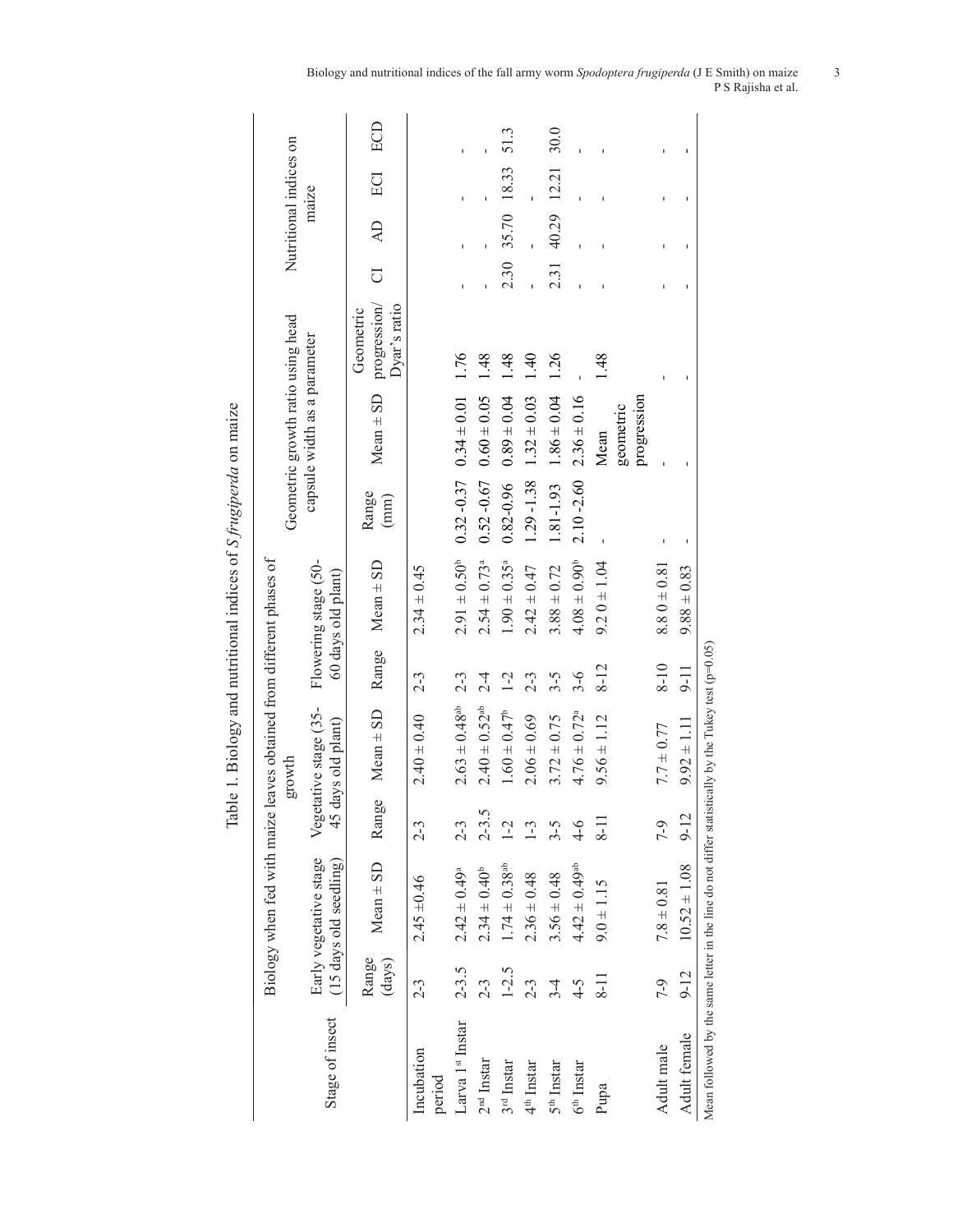regression value of 0.998. Similar results were reported by Manjula et al. (2019) in *S. frugiperda* but for fifth and sixth instars, values were higher. Hutchinson and Tongring (1984) argued that Dyar's rule might result from a maximization of growth efficiency, assuming that the size of the first instar, the number of instars and the arithmetic mean of growth ratios are predetermined. Several factors such as parasitism (Jobin et al*.*, 1992), temperature, food availability, locality, and rearing regimes may affect growth rates and morphometrics, either between populations or between individuals of the same population (Daly, 1985). However, the approximate constancy of growth ratios can as well be seen as resulting from the physiological base of moulting (Sehnal,1985). Dyar's hypothesis (1890) indicates that mean head capsule widths follow a geometrical succession in lepidopteran larval development. Dyar's theory may have more notoriety than utility, as it applies in some cases but not in others (Hutchinson and Tongring, 1984). Although Dyar's rule is strongly debated in lepidopteran head capsule analysis, the theory as well support the six instars of the FAW

**Nutritional indices:** The results for nutritional indices of third and fifth instars of *S. frugiperda* are given in Table 1; these reveal that the CI and AD values increased as larva aged, while ECI and ECD were inversely related. These results agree with those of Firake and Behere (2020). Because of physiological and behavioral changes (Nation, 2000) the feeding period of fifth instar was lower than third and subsequently nutritional responses of these two larval instars were different. In the present study, AD, the percentage of food ingested and effectively assimilated by the insect, had lower percentages than those registered by Busato et al. (2002). The ECI and ECD are the general indices of an insects ability to use the food consumed for overall development and the efficiency of conversion of digested food in to growth, respectively (Nathan et al., 2005). Higher ECI and ECD values in third instar indicate their ability to cause higher damage to maize plants. But ECI and ECD values was found lower in fifth instars. Similar results were given by Firake and Behere (2020) when reared on maize and ginger. Deviation might be possible due to the age of the larva in a particular stadium at the time of weighing, as reported by Naseri et al. (2010).

## **ACKNOWLEDGEMENTS**

The authors thank Dr N Chitra, Associate Professor, Department of Agricultural Entomology, TNAU, Coimbatore for support and manuscript correction. The financial support from the DST Inspire, Govt. of India is acknowledged.

#### **REFERENCES**

- Bailey D L, Chada, H L. 1968. Effects of natural (sorghum) and artificial (wheat germ) diets on development of the corn earworm, fall armyworm, and southwestern corn borer. Journal of Economic Entomology 61(1): 257-260.
- Busato G R, Grutzmacher A, Garcia, M. S, Giolo, F. P, Martins A F. 2002. Consumo e utilizaçao de alimento por *Spodoptera frugiperda* (JE Smith) (Lepidoptera: Noctuidae) originaria de diferentes regiões do Rio Grande do Sul, das culturas do milho e do arroz irrigado. Neotropical Entomology 31(4): 525-529.
- Cruz I, Figueiredo M C, Oliveira A C, Vasconcelos C A. 1999. Damage of *Spodoptera frugiperda* (Smith) in different maize genotypes cultivated in soil under three levels of aluminium saturation. International Journal of Pest Management 45(4): 293-296.
- Daly H W. 1985. Insect morphometrics*.* Annual Review of Entomology 30: 415-438.
- Deole S, Paul N. 2018. First report of fall army worm, *Spodoptera frugiperda* (JE Smith), their nature of damage and biology on maize crop at Raipur, Chhattisgarh. Journal of Entomology and Zoology Studies 6: 219-221.
- Dyar H G. 1890. The number of molts of lepidopterous larvae. Psyche 5: 420-422.
- Firake D M, Behere G T. 2020. Bioecological attributes and physiological indices of invasive fall armyworm, *Spodoptera frugiperda* (J E Smith) infesting ginger (*Zingiber officinale* Roscoe) plants in India. Crop Protection. pp.105-233.
- Hutchinson G E. 1984. The possible adaptive significance of the Brooks-Dyar rule. Journal of Theoretical Biology 106: 437-439.
- Jobin L, Hebert C, Bourassa J P. 1992. Head capsule width of larval populations of the gypsy moth (Lepidoptera: Lymantriidae) in Quebec, with reference to Dyar's hypothesis. Environmental Entomology 21: 89-93.
- Kalyan D, Mahla M K, Babu S R, Kalyan R, Swathi P. 2020. Biological Parameters of *Spodoptera frugiperda* (J E Smith) under Laboratory Conditions. International Journal of Current Microbiology and Applied Science 9(5): 2972-2979.
- Machado V L L, Gianotti E, Oliveira R M. 1985. Aspectos biológicos de *Spodoptera frugiperda* (J. E. Smith, 1797) (Lepidoptera: Noctuidae) em couve (*Brassica oleracea* L. var. *acephala*).Anais Da Sociedade Entomologica Do Brasil 1: 121-130.
- Mallapur C P, Naik AK, Hagari S, Prabhu ST, Patil R K. 2018. Status of alien pest fall armyworm, *Spodoptera frugiperda* (JE Smith) on maize in Northern Karnataka.Journal of Entomology and Zoology Studies 6: 432-436.
- Manjula K, Saheb Y, Sudheer M J, Rao A R. 2019. Studies on biology, feeding habits and natural enemies of fall armyworm, *Spodoptera frugiperda*, a new invasive pest in India. Journal of Entomology and Zoology Studies 7: 1245-1250.
- McClellan Q C, Logan J A. 1994. Instar determination for the gypsy moth (Lepidoptera: Lymantriidae) based on the frequency distribution of head capsule widths. Environmental Entomology *23*(2) :248-253.
- Naseri B, Fathipour Y, Moharramipour S, Hosseininaveh V. 2010. Nutritional indices of the cotton bollworm, *Helicoverpa armigera*, on 13 soybean varieties. Journal of Insect Science 10(1): 151.